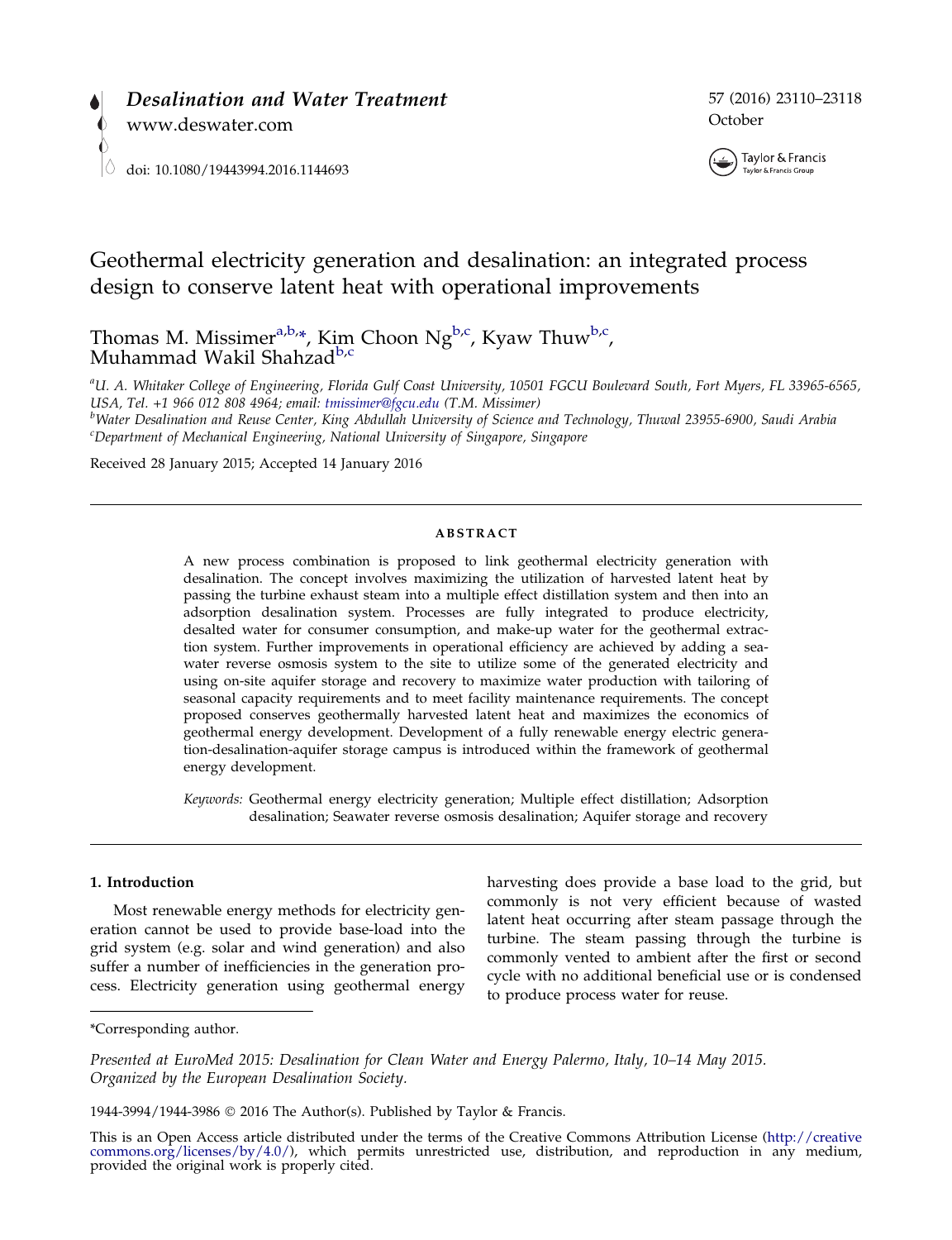Many current geothermal electric generation facilities extract hot water/steam from wells which is converted to electricity using direct dry steam or the single-flash steam process [[1\]](#page-7-0). The mixture of steam and liquid produced by wells is separated into two phases using a cylindrical cyclone pressure vessel [\[2](#page-7-0)]. The vessel is commonly oriented in a vertical configuration wherein the phases separate due to their relative density difference. Although many of these systems have been successfully operated for decades, such as in Iceland, Indonesia, Japan, and New Zealand, the development of potential geothermal resources of this type is geographically restricted to locations with unique geologic characteristics (e.g. volcanic and permeable aquifers) and has a range of aquifer water temperatures ranging from 80 to 150˚C [[1–7\]](#page-7-0). Capture and use of water/steam from geothermally heated aquifers is not always a renewable resource and most heat reservoirs have a finite lifeexpectancy based on a higher heat harvesting rate vs. the heat flux into the system. The imbalance of the heat or water budget limits the useful life of the resource.

Another approach to geothermal energy production is the utilization of hot dry rock heat (HDR) reservoirs. Large regions of the world contain HDR at depths ranging from 1 to 5 km beneath surface with corresponding temperatures ranging from 100 to  $350^{\circ}$ C with even greater temperatures below 5 km [[8–12](#page-7-0)]. A considerable amount of theoretical analysis and experimental work has been conducted on HDR geothermal electricity generation, particularly in the United States at the Fenton Hill site located in New Mexico, and in other countries (China, Australia) [[8,12–16](#page-7-0)]. However, the capital cost and investment return on these systems is somewhat problematical compared to lower cost conventional electricity generating systems based on some past economic analyses (global warming issue not considered) [\[11,17,18](#page-7-0)]. One of the several factors that influence cost is the necessity of producing ultra-pure water for use in the injection and recovery well system [[15](#page-7-0)]. In order to provide a more favorable economic return, another income stream could be generated, such as desalination of seawater, which would also be a source of the required ultra-pure water for the geothermal heat extraction system.

Geothermal-powered desalination has been investigated on a theoretical basis for many years with the concept of using pre-heated water from thermal springs or hot groundwater for either indirect desalination with electric generation first or direct desalination by heating the feedwater [[19–25](#page-7-0)]. Some geothermal desalination systems have been

constructed and are operating, but mostly are low-enthalpy systems with small capacities [\[26–30](#page-7-0)]. The concept of linking geothermal-generated electricity and desalination at a large scale has been previously suggested [\[24,31](#page-7-0)]. While the low-enthalpy geothermal systems do provide a renewable energy source that can facilitate desalination processes, they cannot produce the necessary water temperatures, in most cases, to properly heat feedwater to meet the needs of conventional thermal desalination technologies, such as multi-stage flash distillation (MSF) or multiple-effect distillation (MED). Developing desalination technologies, such as thermal distillation (TD) and adsorption desalination (AD) can be directly powered using geothermal (hot water) systems for heating the feedwater [[32–34](#page-8-0)]. Seawater reverse osmosis (SWRO) desalination cannot be directly powered by geothermal energy and must use electricity generated from some type of power plant.

The objectives of this research are to fully integrate geothermal electricity generation using a HDR source with multiple seawater desalination process trains to improve system operational efficiency as proposed in a recent patent filing by the authors [\[35](#page-8-0)]. The improvement in operational efficiency and the revenue stream from sale of potable water will produce an improved economic return from geothermal energy development. Two thermal heat desalination processes have been linked to the electricity generation to conserve the latent heat harvested from the geothermal system, thereby making the entire system more efficient and improving the cost-benefit ratio for using geothermal energy. SWRO has also been co-located on-site along with additional storage (aquifer storage and recovery (ASR)) to produce a geothermal-electricity generationdesalination-storage water campus.

## 2. Methods

Research was conducted on the configuration of existing electricity generation facilities with emphasis on the efficient use of stream obtained from a geothermal source and a new scheme was developed to link thermal desalination processes with the steam turbine system discharge to maximize the conservation of latent heat through the system. In addition, the fully integrated electric generation and desalination system was further incorporated into the operation of the closed-loop geothermal heat collection system to provide the required make-up water. This heat cycling process was assessed to determine the best operational steam temperature to achieve efficient electric generation and desalination. Further, a SWRO desalination system was linked to the electric generation on the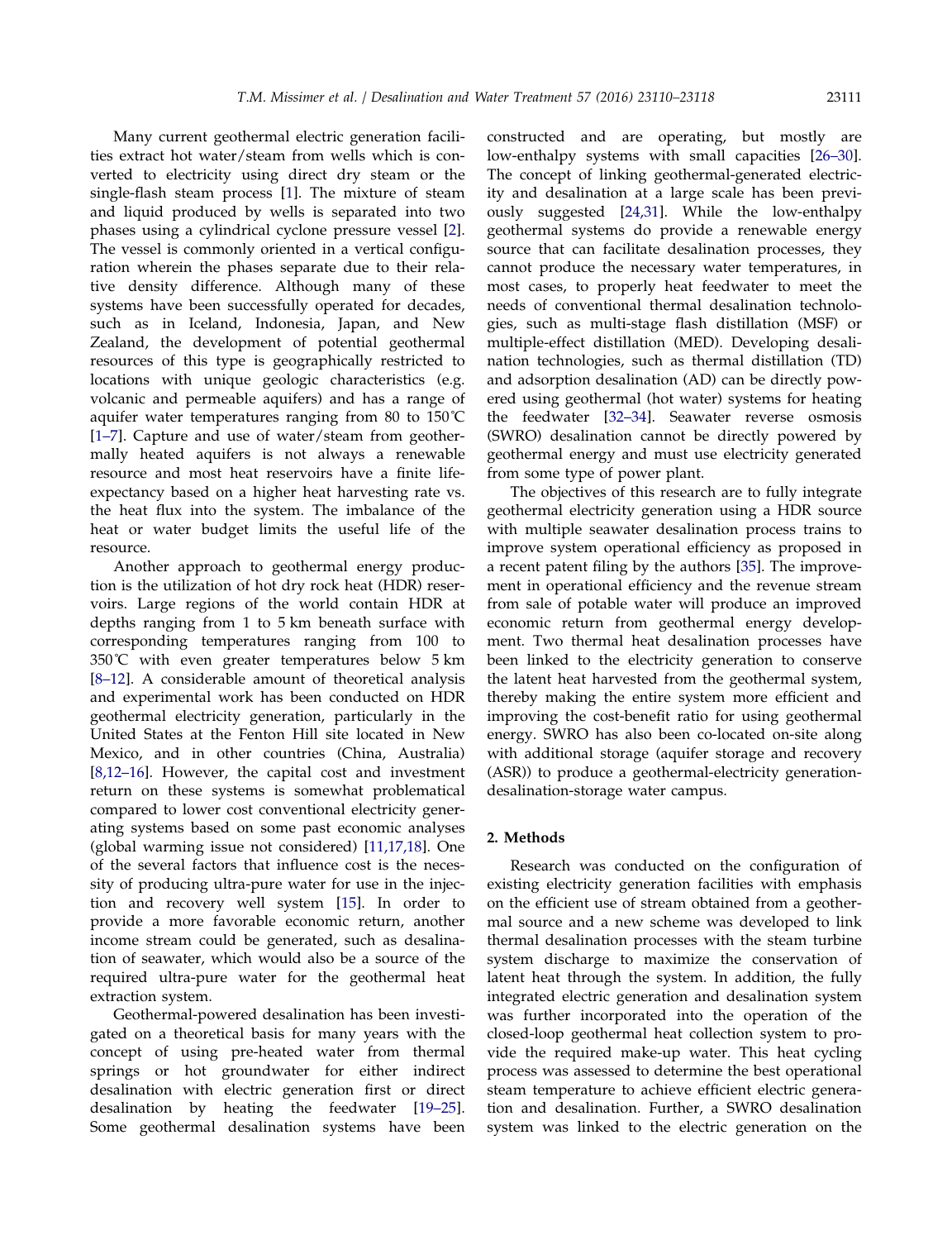same site along with an ASR system to demonstrate the concept of a geothermal electric generation-desalination-water storage "campus" with the objective of achieving full operational flexibility to meet seasonal fluctuations in water demand, scheduled maintenance of facilities, and emergencies caused by equipment failure or other crises.

The specific inefficiencies being addressed are: (1) wasted latent heat vented to ambient in standard geothermal electric generation designs, (2) imbalances between electric demand and generation capacity, (3) imbalances between desalination capacity and treatment capacity of a desalination plant, and (4) reduction in maintenance down time with regard to electricity generation and/or desalination. The desired multiple process design would need to address each of these issues in a comprehensive and integrated manner.

## 3. Results

## 3.1. Electric generation from HDR source

Conventional electric generation from a geothermal water and/or steam source requires a minimum temperature of about 150˚C [\[36,37](#page-8-0)]. Current drilling technology does allow borehole penetration to depths at which temperatures can exceed 500˚C. Rock and fluid temperatures in many petroleum and gas reservoirs exceed 300˚C, such as in the Haynesville Shale in East

Texas and North Louisiana where the temperature at 3,600 m ranges between 260 and 380˚C [\[38](#page-8-0)]. At the HDR test site in New Mexico, the bottom hole temperature at 4,600 m below land surface was 320˚C [[15](#page-7-0)]. While it is possible to develop an HDR geothermal heat harvesting scheme to produce water at quite high temperatures, a critical issue likely to limit the operational water temperature is the supercritical state of water at 374˚C. Production of water above this temperature could lead to geochemical mobilization of a variety of dissolved substances, such as silica, that could lead to undesired scaling that would necessitate some type of expensive treatment system [[39](#page-8-0)].

HDR geothermal energy development involves the construction of two or more deep wells having designated injection and recovery functions (Fig. 1). To improve subsurface heat exchange efficiency, the hot rock body could be developed by drilling a well containing a horizontal offset and then hydraulically fracturing the rock as suggested by Brown et al. [[15](#page-7-0)]. The horizontal part of the injection well is hydraulically fractured to increase the apertures of natural fractures and to create new fracture permeability for more efficient heat exchange and transmission to the recovery well. The paired recovery well(s) is drilled into the fractured rock, intersecting it at a right angle so the vertical borehole gathers the heated water passed through the fractures. The lower part of the recovery well may require hydraulic fracturing to achieve a more direct connection to the fractures created in the



Fig. 1. Geothermal energy extraction systems with the HDR shown on the right side of the diagram. Note that the injection well is drilled with a horizontal offset and hydraulic fracturing is required to open the apertures of natural fractures and to create new fracture to enhance the permeability and increase the surface area to promote a higher heat exchange rate.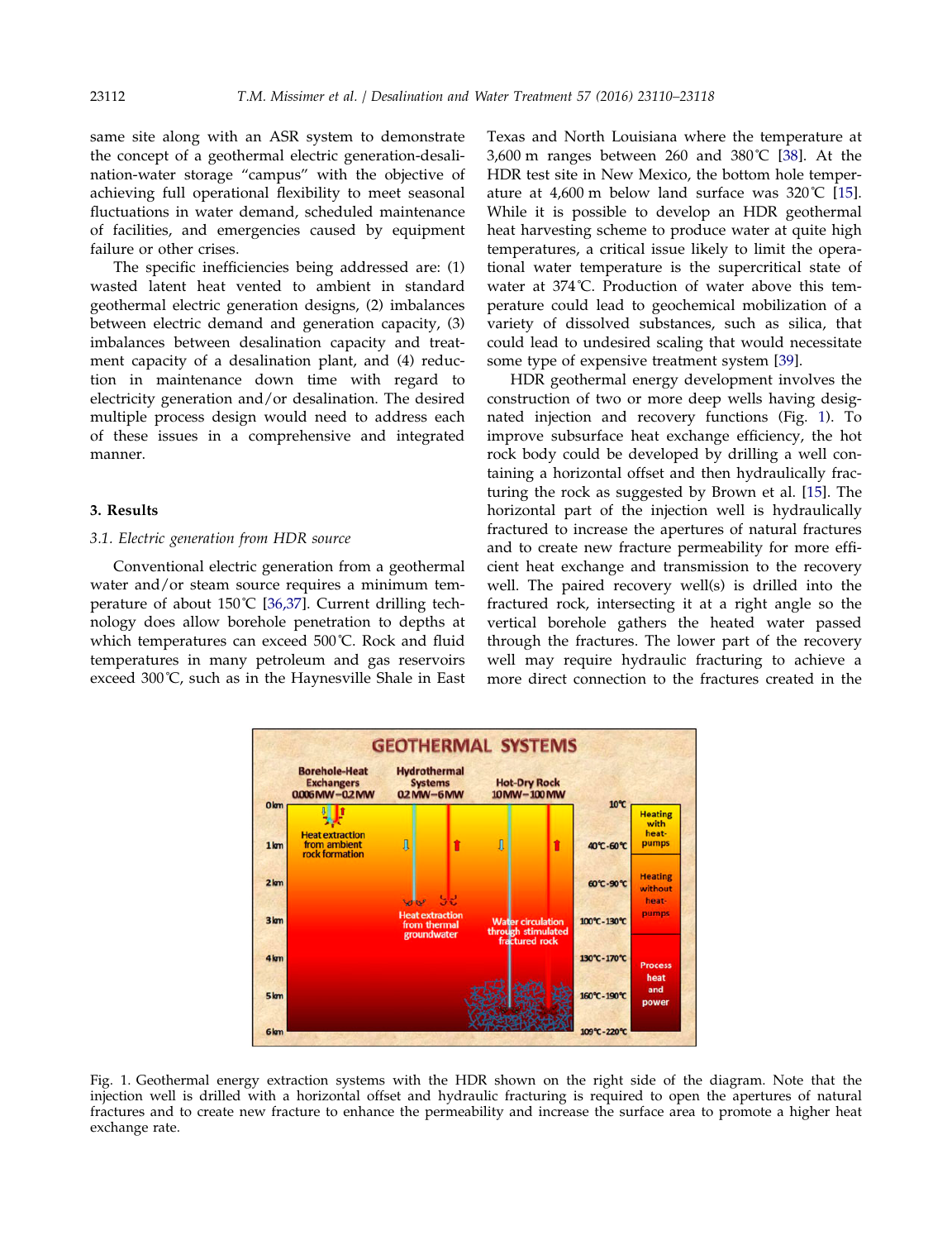

Fig. 2. Diagram showing the geometry of a horizontal off-<br>Fig. 2. Diagram showing the geometry of a horizontal off-<br>ciency issues. These values are given in Table 1. set well that has been hydraulically fractured with a vertical recovery well that has also been hydraulically fractured. The intersections of fractures within the effective hydraulic collection radius of the recovery well is improved allowing more efficient flow of water through the closed loop.

horizontal offset because these induced fractures will have an essentially vertical orientation. By fracturing the vertical recovery well borehole, a series of fracture intersections are achieved at right angles (Fig. 2).

The closed-loop geothermal heat recovery system operates by pumping distilled water (cool) into the injection well under pressure. Heat exchange occurs in the fractures within the horizontal offset. The heated water then enters the recovery well and is conducted under pressure to land surface, where the superheated water is allowed to flash to steam in front of the turbine. The desired temperature of the steam ranges between 250 and 300˚C. The make-up water from the closed loop heat collection systems would be obtained from one or both of the thermal distillation processes being operated. The proposed system stream temperature at the well head is 180˚C for the integrated design scheme. It is possible than a steam/water separation unit may be required before the electric generation turbine.

# 3.2. Integration of the thermal desalination processes with electric generation

A considerable quantity of super-heated steam will discharge from the electric generating turbines for either regeneration (second cycle) or venting to ambient. Some of the steam could be regenerated (by reheating) for additional electric generation by passing through another turbine and all or some of the stream could be allowed to pass downstream into the thermal

desalination processes. Electric generation/desalination hybridization is already becoming a common practice in the Middle East with associated gains in energy efficiency [[40,41\]](#page-8-0) and additional improvements in process integration will tend to reduce the overall energy use and cost of desalination [\[42](#page-8-0)]. However, further integration of the electric generation and thermal desalination processes can be achieved. If it is assumed that the discharge steam after passing through the electric generation turbine is still at about 140 $^{\circ}$ C, then the loss of energy is quite significant. An example of a typical geothermal flash steam electric generation plant of 10 MW capacity is shown in Fig. 3. The estimates percentages for 1 unit of heat extracted from the HDR well can be calculated for various effi-



Fig. 3. Geothermal flash steam electrical generation plant (from Stober and Bucher [\[43](#page-8-0)]). Note that wasted latent heat is discharged through the cooling tower.

# Table 1

Estimated percentages for a nominal 10 MW extracted heat from the HDR well

| Item                                                                                                            | Efficiency<br>percentage       | Units<br>(kW) |
|-----------------------------------------------------------------------------------------------------------------|--------------------------------|---------------|
| 1. Effectiveness of flashed chamber                                                                             | 0.85                           | 8,500         |
| 2. Isentropic efficiency of low-<br>pressure steam turbines                                                     | 0.78                           |               |
| 3. Electricity produced by steam<br>turbines                                                                    | 0.663                          | 6,630         |
| 4. Work ratio of geothermal plant<br>(defined as a ratio of electricity<br>consumed to electricity<br>produced) | $0.2^{\circ}$                  | 1,326         |
| 5. Net electricity output                                                                                       | 0.53                           | 5,304         |
| 6. Fraction of heat supplied to<br>district heating                                                             | 0.1                            | 1,000         |
| 7. Overall efficiency of geothermal<br>power                                                                    | $(0.53 + 0.1)$ /<br>$1 = 0.63$ | 6,304         |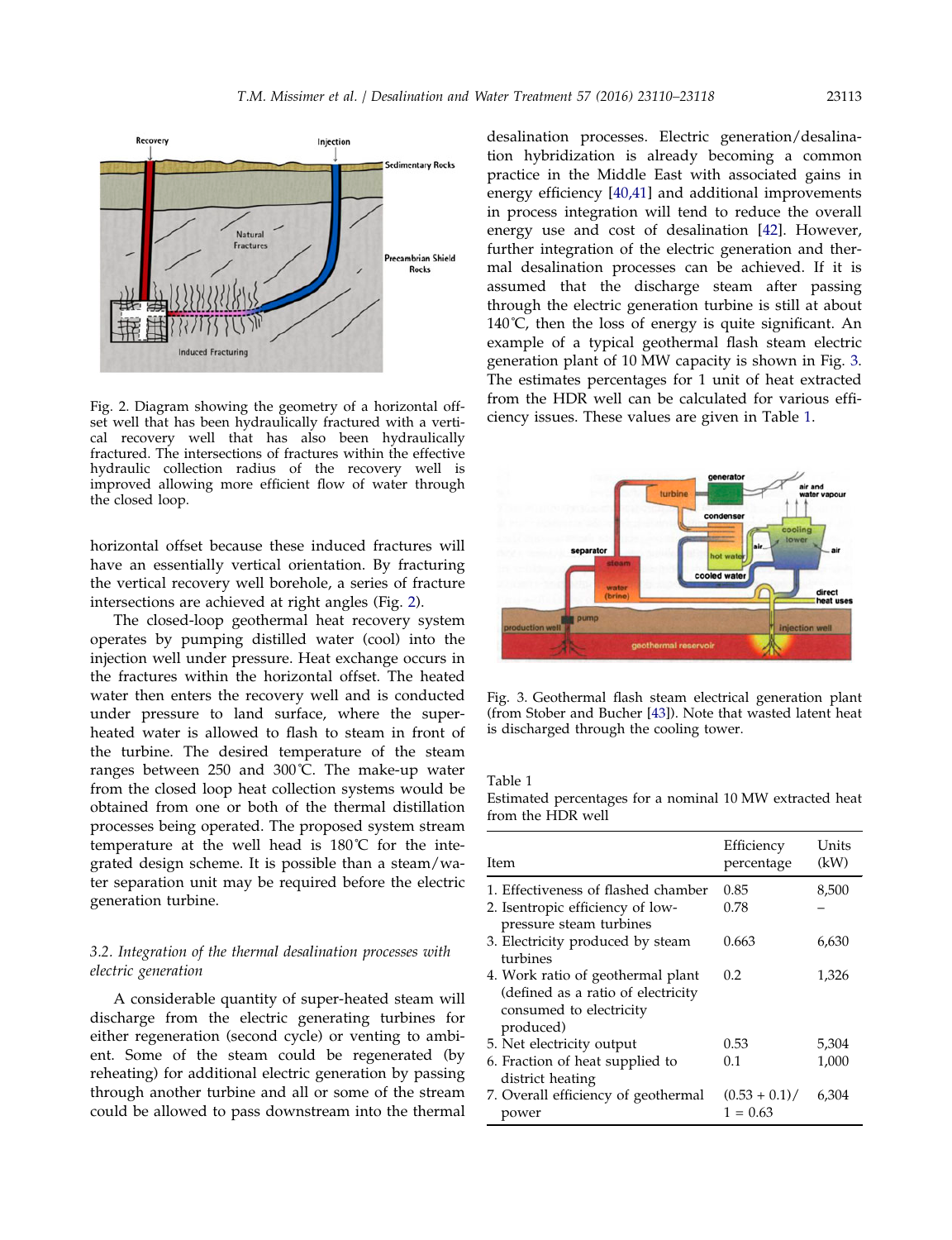Hot steam vented from the turbine would first be directed into a heat exchanger system that would heat the feedwater for a multiple-effect (MED) desalination system (Fig. 4). This system would operate efficiently at a steam inlet and outlet temperature of 200 and 100˚C, respectively. The steam temperature at the head of the MED process would be 100˚C which would sustain the top-brine temperature (TBT) at 65–70˚C.

There could be several steam heating applications occurring in the downstream MED process, such as the AD cycle. Therefore, a side-stream pipe could be used to direct some steam to the re-heating end of the process (Fig. 5). A second source of latent heat is contained within the discharge water from the MED process. This water would have a temperature of about  $5-10^{\circ}$ C. However, the enthalpy of the vapor is



Fig. 4. Schematic diagram showing the HDR geothermal energy development system used to generate electricity and desalinate seawater. Note that the captured heat in the form of steam passes through the generation turbines and through two desalination processes before it is condensed to water for reinjection. The processes within the facility are fully integrated to maximize efficiency by conservation of latent heat.



Fig. 5. Diagram showing the diversion of steam through side-stream pipes to assist in the MED process.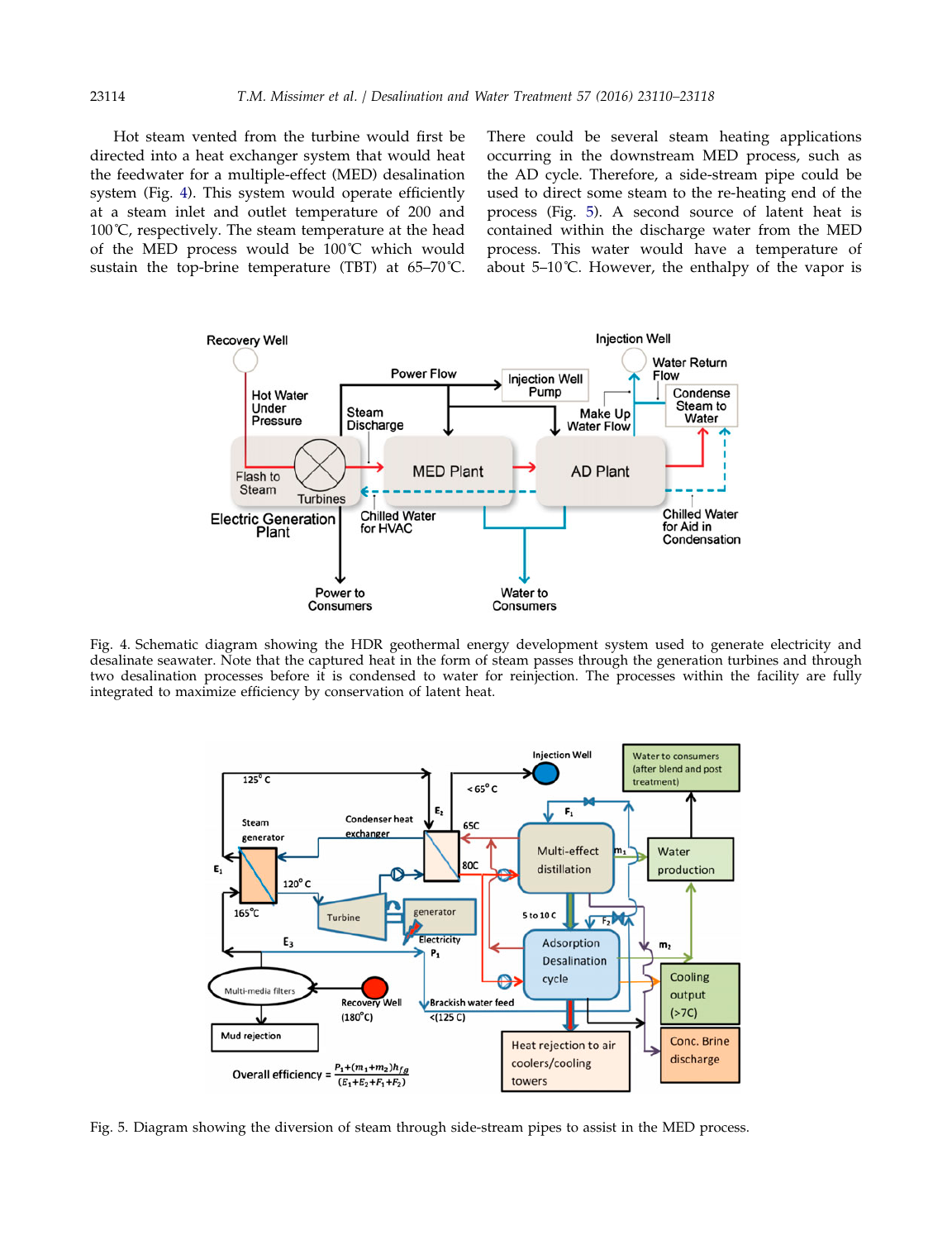not condensed, but would be recirculated back into the MED cycle for more water production with the aid of a steam-driven ejector compressor.

The cooled steam leaving the MED process would still have some remaining latent heat that could become the energy source for operation of an AD system or a membrane distillation (MD) system. AD systems require lower operating temperatures in the range of  $65-90^{\circ}C$  [44-46]. Recently, the full integration of MED-AD systems has been suggested as a means of reducing the energy consumption and overall cost of thermal desalination [\[47,48\]](#page-8-0). MD is another thermal desalination system that requires relativity low feedwater temperatures for successful operation [[34,49–53](#page-8-0)]. The MD process could also be used in the downstream thermal desalination processes as a substitute for AD or along with AD. However, the cooling function of AD creates another full system synergy within the overall process.

AD desalination technology produces two useful product streams, desalted water and chilled water [[54–56](#page-8-0)]. The chilled water stream is also useful within the full facility integration for the HVAC system in all onsite facilities and to facilitate condensing of the remaining steam for use in the closed-loop geothermal heating collection system. Also, operational adjustments can be made on the AD system to control the desired production rate of desalted water vs. the rate of chilled water production. This would be of considerable value based on seasonal

changes in water demand and required HVAC loading rates.

# 3.3. Creation of a geothermal-driven electric generationdesalination-storage campus

Linkage and integration of the geothermal-generated electric generation with the two thermal desalination processes does achieve a significant degree of improvement in energy utilization, but there are additional operational efficiencies that can be obtained. The co-location of a SWRO water treatment plant and a treated water ASR system would reduce the overall energy consumption for desalination because the RO process uses significantly less energy for seawater conversion (Fig. 6) [\[57,58](#page-8-0)]. Also, SWRO commonly produces water in some regions (e.g. the Arabian Gulf and Red Sea) that does not meet drinking water standards because of the high total dissolved solids concentration in the feedwater. By co-locating the thermal desalination and SWRO facilities, the product waters can be blended to meeting the drinking water standard and reduce post-treatment costs of the very pure thermally desalted water.

An additional degree of operational efficiency and a higher degree of water security can be achieved by locating an ASR system on the site to achieve a complete "geothermally-driven energy/water campus." The link between operational ASR and desalination processes has been previously suggested [\[59–61](#page-8-0)], but



Fig. 6. Improvement of operational efficiency and reduction in overall desalination costs can be further improved by adding the SWRO process and ASR. This allows better system integration.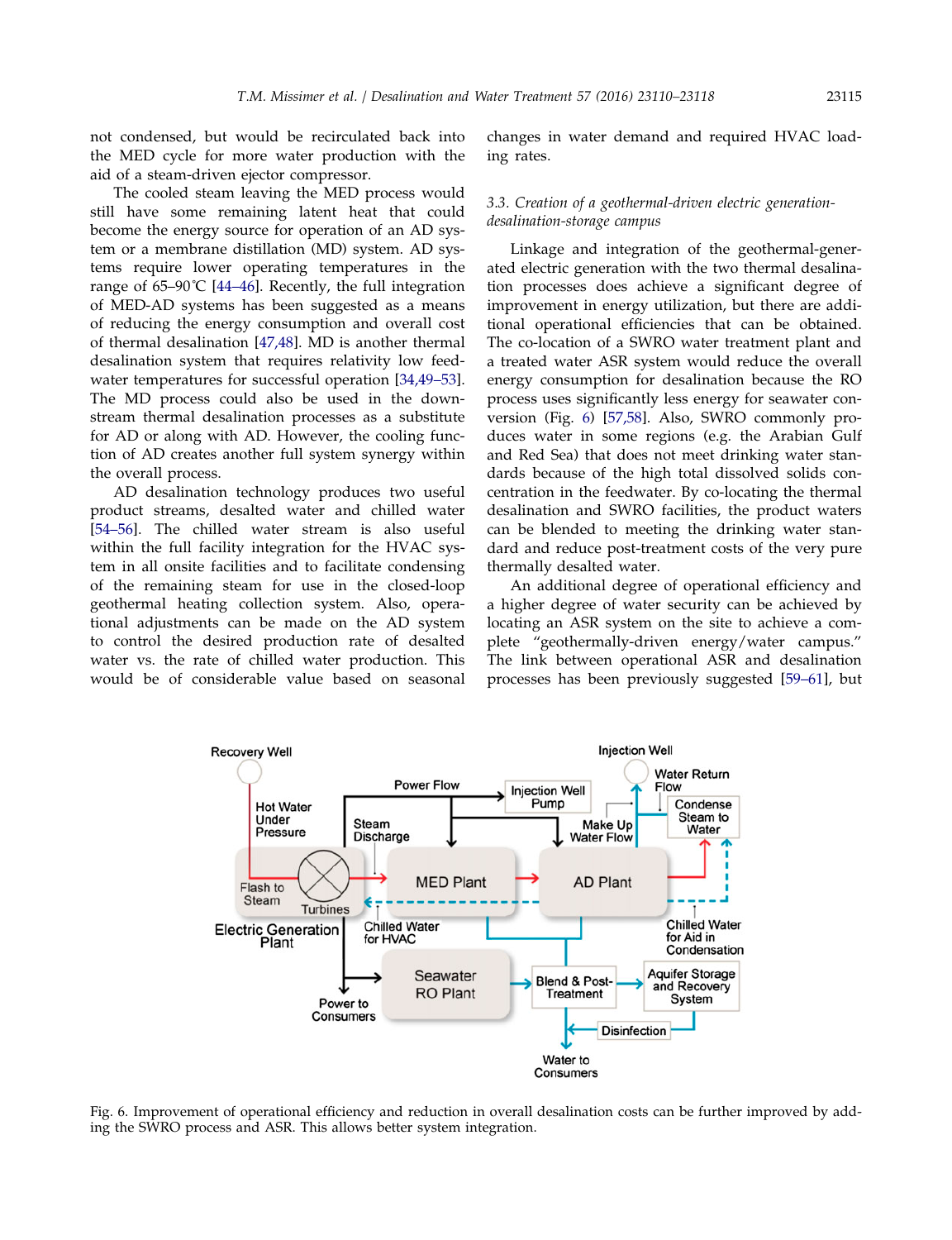not linked with geothermal energy development. Water from the three on-site treatment process facilities would be pumped into the ASR system for storage when there is excess capacity and recovered when needed to meet peak demands, for water security, for emergency use, and during facility maintenance cycles. The ASR system allows maintenance to be performed on any component of operation without interruption of potable water flow to the distribution system. Facilities optimization can be achieved and the methods of operation "tuned" to any set of conditions that may occur with the ability of making adjustments in time as conditions change.

## 4. Discussion

It is a goal of all researchers in desalination to reduce the energy consumption in the desalination process which, in turn, reduces the carbon footprint. By coupling geothermal electric generation with multiple desalination processes and storage, a facility will operate as a fully renewable energy system that provides both electricity and potable water. While many researchers and design engineers have developed hybrid systems linking electric generation with desalination, little attention has been given to full integration of multiple processes to maximize operational efficiency. The full integration of geothermal derived heat, in the form of combined steam and hot water, with electric generation and thermal desalination processes is new and has considerable merit using the concept of latent heat conservation. In many cases, the generation of electricity using geothermal energy vents the waste steam to ambient causing the loss of harvested latent heat that can be used to desalt seawater using downstream processes. The loss of energy is roughly equivalent to a loss of 5–7% of electric generation capacity with an ambient steam discharge temperature of less than 140˚C.

The fundamental concept is to arrange the desalination processes in a configuration that requires lesser energy (heat) in the downstream direction, therefore using as much of the geothermally harvested latent heat as possible. Also, increased operational efficiencies may be achieved by using side streams of steam to apply to appropriate parts of the thermal desalination processes. Using AD as the terminal thermal desalination process provides another operational advantage created by the ability of the process to produce chilled water which can be utilized in several different ways including facility air conditioning and in aiding condensation of the remaining steam to obtain process water from the geothermal heat recovery system.

Co-locating a SWRO facility with the MED and AD units provides another reduction in the overall production cost for desalting water. Electricity can be conducted directly to the SWRO plant using a very short transmission connection. Water produced from the process can be blended with the virtually distilled water coming from the thermal processes, thereby not requiring additional staged treatment within the SWRO plant. Further, operation of the HVAC system within the SWRO plant can be aided by using the chilled water stream from the AD plant. The hybrid concept of electricity generation, MED and SWRO has been proven to be effective at saving operational energy and cost. With the addition of AD, the hybrid efficiency is again increased.

In many arid regions, there is some seasonality in the demand for potable water and great fluctuation in electricity use [[62](#page-8-0)]. With addition of an ASR component to the power/desalination campus, potable water can be stored to meet seasonal peak demands and for emergency use. Electric power cannot be readily stored to meet peak demands, but using excess power to desalt water during lower demand periods with placement into storage until it is needed improves overall system efficiency. The most efficient and costeffective facilities are those that operate continuously at near their full capacity, so the ASR system allows this to occur. The overall power-desalination-storage campus concept allows the maximum economic efficiency to be achieved.

#### 5. Conclusions

Use of geothermal energy to power electric generation and desalination is very desirable because of the generally renewable nature of the energy source. HDR geothermal reservoirs occur beneath a large percentage of the Earth's surface, but the heat harvesting well systems and surface infrastructure are expensive and require advanced technologies. To make HDR geothermal energy systems more economic, a second source of revenue is required. Therefore, the linking and integration of a number of thermal desalination processes with electric generation meets this need. Also, additional efficiencies are achieved when a SWRO facility is added along with an on-site ASR system.

At many electricity facilities using geothermal energy, waste steam is discharged to ambient causing significant loss of harvested latent heat that could be utilized to desalt seawater by using bled steam at low pressure to power the multi-effect distillation (MED) processes with a typical gain-to-output ratio (GOR) of 8. The exergy loss is roughly equivalent to a loss of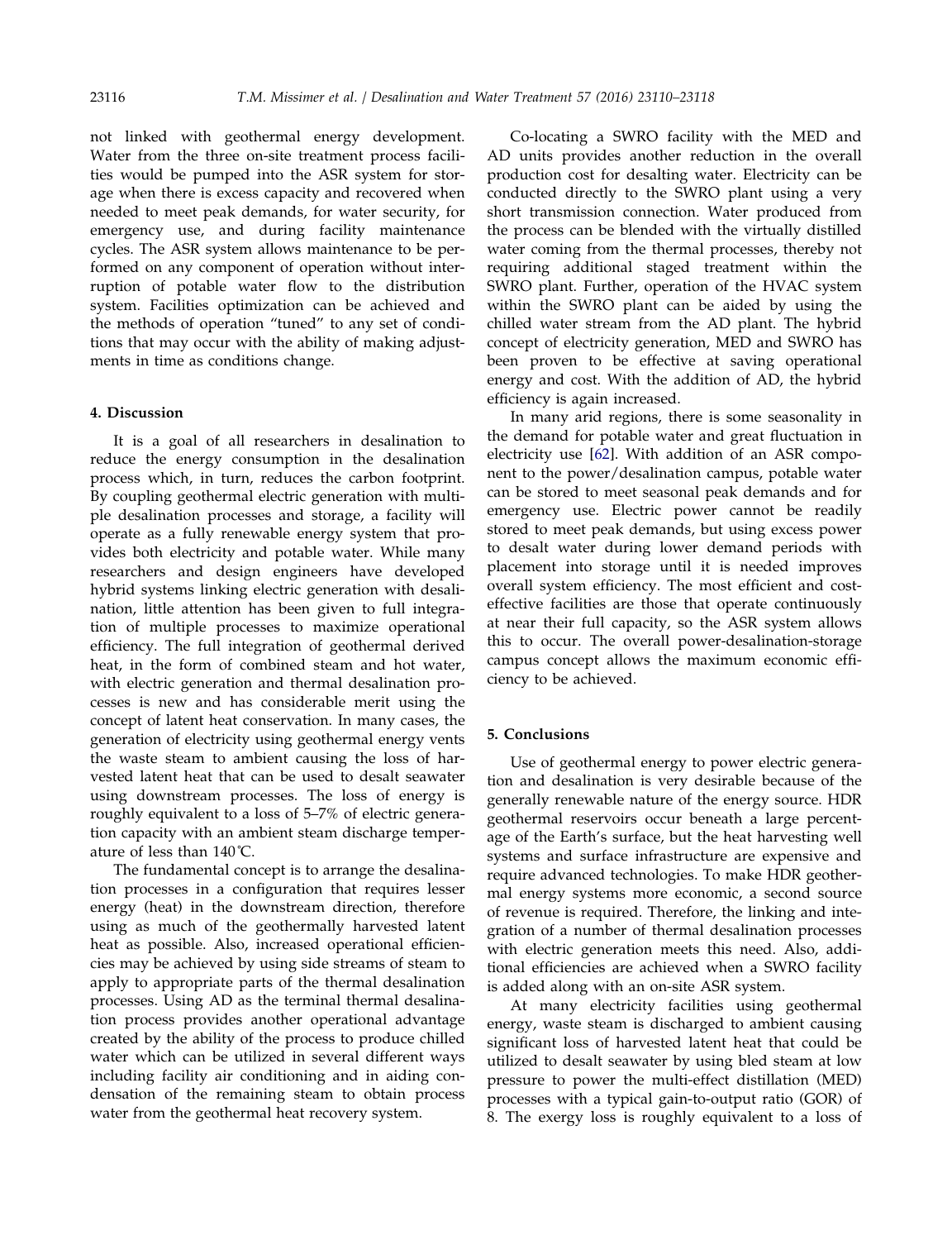<span id="page-7-0"></span>5–7% of electric generation capacity with an ambient steam discharge temperature of less than 75˚C.

The concept of a geothermal-powered electricdesalination-storage "campus" facility has the potential to provide a fully renewable system that has an extremely high efficiency. This concept could make HDR geothermal energy development projects become very competitive with conventional energy systems with resulting reductions in greenhouse gas emissions. Also, the use of ASR would mitigate the imbalances between electric demand and generation capacity, balance potable water demand and treatment capacity of a desalination plant(s), and reduce in maintenance down time with regard to electricity and water treatment.

### Acknowledgments

Research funding was provided by the Water Desalination and Reuse Center and discretionary faculty funding provided by the King Abdullah University of Science and Technology. The authors thank Drs Gary Amy and Noreddine Ghaffour for helpful reviews of the manuscript before submittal.

## References

- [1] R. Dipippo, Geothermal Power Plants: Principle, Application and Case Study, Elsevier Science, UK, Oxford, 2005.
- [2] R. Bandoro Swandaru, Thermodynamic Analysis of Preliminary Design of Power Plant Unit 1, West Java, Indonesia, The United Nations University Geothermal Training Programme Report 7, Reykjavik, Iceland, 2006, pp. 83–119.
- [3] C. Axelsson, Reservoir engineering studies of small low-temperature hydrothermal systems in Iceland, Proc. 16th Workshop on Geothermal Reservoir Engineering, Stanford, CA, 23–25, January, 1991.
- [4] A. Gunnarsson, B. Steingrimsson, E. Gunnlaugsson, J. Magnusson, R. Maack, R. Nesjavllir, Geothermal co-generation power plant, Geothermics 21 (1992) 559–583.
- [5] I.A. Thain, 1985-1990 update on the existing and planned utilization for geothermal energy for electricity generation in New Zealand, Energy Sources 14 (1992) 205–216.
- [6] M. Hanono, K. Kotanaka, T. Ohyama, A quarter century of geothermal power production at Matsukawa, Japan. Geothermal Resour. Council Bull. 22 (1993) 32–47.
- [7] P.H.H. Siregar, Optimization of electrical power production process for the Sibayak geothermal field, Indonesia, Report 16, in: Geothermal training in Iceland, Iceland, UNU-GTP, 2004, pp. 349–375
- [8] F.H. Harlow, W.E. Pracht, A theoretical study of geothermal energy extraction, J. Geophys. Res. 77 (1972) 7038–7048.
- [9] M.C. Smith, A history of hot dry rock geothermal energy systems, J. Volcanol. Geotherm. Res. 15 (1983)  $1-20.$
- [10] D.V. Duchane, Hot dry rock: A realistic energy option, Geotherm. Resour. Council Bull. 19(3) (1990) 83–88.
- [11] R. Dipippo, Geothermal Power Plants: Principles, Applications, Case Studies and Environmental Impact, second ed., Butter-Heinemann, London, 2007.
- [12] B.A. Goldstein, A.J. Hill, A. Long, A.R. Budd, F. Holgate, M. Malavazos, Hot dry rock energy plays in Australia, Proc. 34rth Workshop on Geothermal Reservoir Engineering, Stanford University, Stanford, California, 9–11 February 2009.
- [13] M.C. Smith, The Future of Hot Dry Rock Geothermal Energy Systems. Am. Soc. Mech. Eng., Publication 79- PVP-35; 1979, 12.
- [14] Z.J. Wan, Y.S. Zhao, J.R. Kang, Forecast and evaluation of hot dry rock geothermal resource in China, Renewable Energy 30(12) (2005) 1831–1846.
- [15] D.W. Brown, D.V. Duchane, G. Heiken, V.T. Hriscu, Mining the Earth's Heat: Hot Dry Rock Geothermal Energy, Springer, New York, NY, 2012.
- [16] Z. Feng, Y. Zhao, A. Zhou, N. Zhang, Development program of hot dry rock geothermal resource in the Yangbajing Basin of China, Renewable Energy 39 (2012) 490–495.
- [17] R.P.I. Harrison Doherty Coulson, HDR cost modeling, in: R. Baria (Ed.), Hot Dry Rock Geothermal Energy, Redruth, Cornwall, UK, Proc. Camborne School of Mines international Hot Dry Rock Conference, 27–30 June 1989, Robertson Scientific Publications, London, 1989, pp. 245–261.
- [18] Geothermal Energy Association (GEA), Factors Affecting Costs of Geothermal Power Development, August, 2005. Available from: [<http://www.geo-energy.org](http://www.geo-energy.org)> (accessed September 26, 2013).
- [19] L. Awerbach, A.N. Rogers, W.A. Fernelius, Geothermal desalination, Alghero: Proc. International Symposium on Fresh Water from the Sea, 16–20 May 1976.
- [20] C.A. Swanberg, P. Morgan, C.H. Stoyer, J.C. Witcher, An Appraisel Study of the Geothermal Resources of Arizona and Adjacent Areas in New Mexico and Utah and Their Value for Desalination and Other Uses, Las Cruces, New Mexico, New Mexico Energy Institute Report No. NMEI-6-1, 1977.
- [21] A. Ophir, Desalination plant using low grade geothermal heat, Desalination 40 (1982) 125–132.
- [22] L. Chaturvedi, C.G. Keyes, C.A. Swanberg, Y.P. Gupta, Use of Geothermal Energy for Desalination in New Mexico, Las Cruces, New Mexico, New Mexico Energy Institute Report No. NMEI-42, 1979.
- [23] P.B. Chandler, Coastal zone geothermal desalination, Honolulu, Hawaii: Proc. 10th Annual Conference and Trade Fair of the Water Supply Improvement Association, 1982.
- [24] S. Kalogirou, Seawater desalination using renewable energy sources, Prog. Energy Combust. Sci. 31 (2005) 242–281.
- [25] G.Hiriart, Geothermal energy for desalination of seawater, in: Olso, Norway, 33rd International Geological Congress Abstracts 33, 2008.
- [26] C. Karytsas, Low—Enthalpy geothermal seawater desalination plants, Bull. Geotherm. Resour. Council 4 (1998) 111–115.